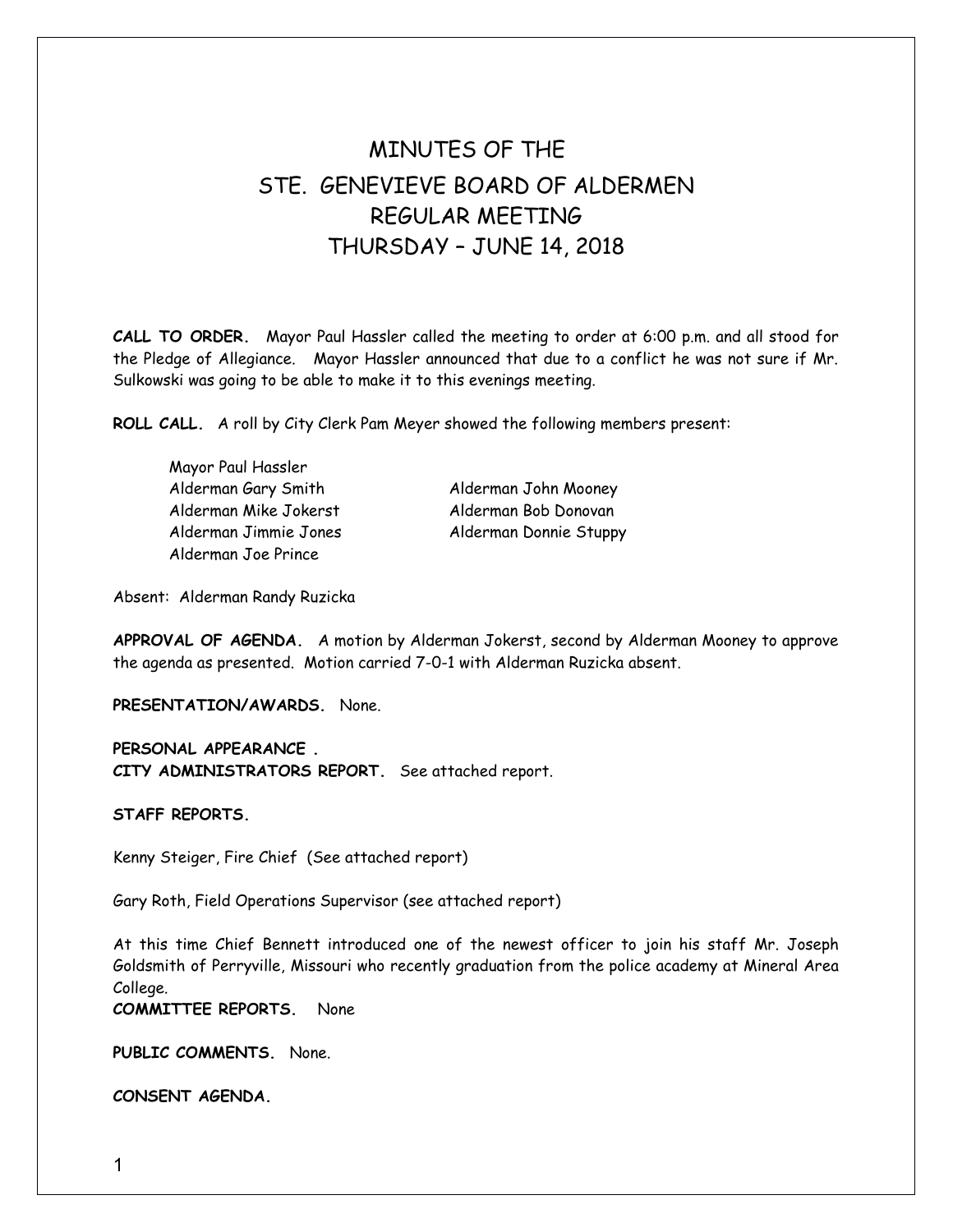- 1. Minutes Board of Aldermen Regular Meeting May 24, 2018
- 2. Minutes Board of Aldermen Closed Session May 24, 2018
- 3. RESOLUTION 2018-25. A RESOLUTION OF THE CITY OF STE. GENEVIEVE, MISSOURI AUTHORIZING THE MAYOR TO EXECUTE A PROPERTY MAINTENANCE AGREEMENT WITH ROBERT J. & JOYCE BECKERMANN.
- 4. Approval of temporary liquor license request for Zell J'C's & Ste. Genevieve Lion's Club for August 11 & 12, 2018 for Jour De Fete.

A motion by Alderman Prince, second by Alderman Mooney to approve the consent agenda. Motion carried 7-0-1 with Alderman Ruzicka absent.

**OLD BUSINESS.** None.

## **NEW BUSINESS.**

**BILL NO. 4224. AN ORDINANCE OF THE CITY OF STE. GENEVIEVE AUTHORIZING THE MAYOR TO ENTER INTO AGREEMENT WITH JOKERST, INC. OF STE. GENEVIEVE, MISSOURI TO OVERLAY A PORTION OF N. MAIN STREET AND RIDGEWAY IN AN AMOUNT NOT TO EXCEED \$63.63 PER TON. 1 ST READING.** A motion by Alderman Donovan, second by Alderman Smith, Bill No. 4224 was placed on its first reading read by title only and considered and passed with an 7-0-1 vote of the Board of Aldermen with Alderman Ruzicka absent. A motion by Alderman Jokerst, second by Alderman Smith to proceed with the second and final reading of Bill No. 4224. Motion carried 7-0-1 with Alderman Ruzicka absent. A motion by Alderman Prince, second by Alderman Smith, Bill No. 4224 was placed on its second and final reading, read by title only, considered and passed by a roll call vote as follows: Ayes: Alderman Mike Jokerst, Alderman Bob Donovan, Alderman Donnie Stuppy, Alderman Gary Smith, Alderman Joe Prince, Alderman Jimmie Jones and Alderman John Mooney. Nays: None Absent: Alderman Randy Ruzicka. Motion carried 7-0-1. Thereupon Bill No. 4224 was declared Ordinance No. 4155 signed by the Mayor and attested by the City Clerk.

**BILL NO. 4225. AN ORDINANCE OF THE CITY OF STE. GENEVIEVE ADDING SECTION 408: "CONTINUING EDUCATION" AND SECTION 714: "FIREAMS" TO THE STE. GENEVIEVE PERSONNEL MANUAL AS SET FORTH BELOW. 1st READING.** A motion by Alderman Jokerst, second by Alderman Prince, Bill No. 4225 was placed on its first reading read by title only and considered and passed with an 7-0-1 vote of the Board of Aldermen with Alderman Ruzicka absent.

**OTHER BUSINESS.** Alderman Mooney asked where the process was involving the property maintenance code violations. City Administrator Toma stated that this will be at the top of the new Community Development Administrator's list of things to do.

**MAYOR/BOARD OF ALDERMEN COMMUNICATION.** Chief Bennett asked if a work session prior to the next meeting could be scheduled to discuss the public safety sales tax proposal and possible renovation plans for the City Hall/Police Department building. The Board agreed to meet prior to the meeting on the 28<sup>th</sup>.